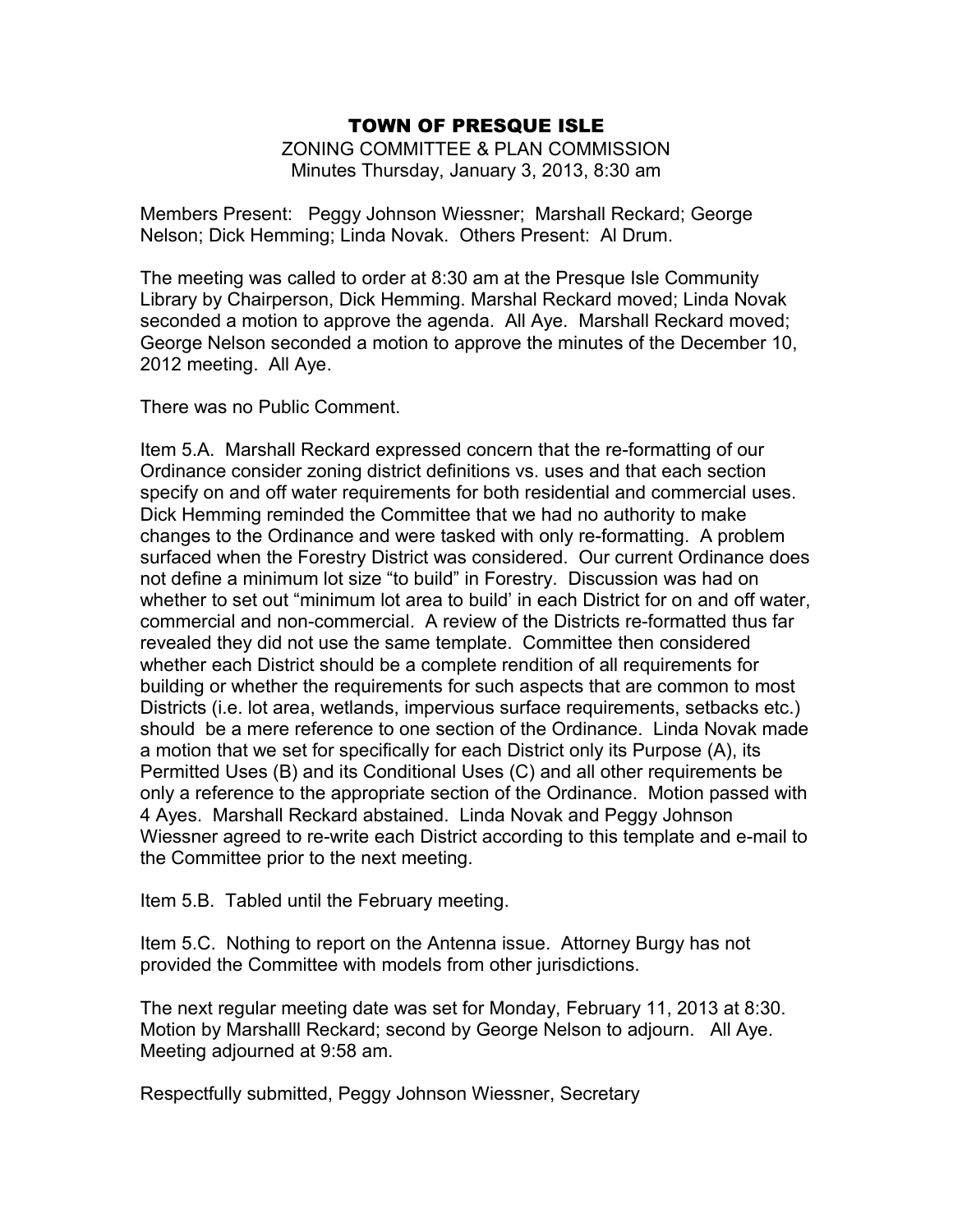ZONING COMMITTEE & PLAN COMMISSION Minutes Monday, February 11, 2013, 8:30 am

Members Present: Peggy Johnson Wiessner; Marshall Reckard; George Nelson; Dick Hemming. Absent: Paul Specht. Others Present: Jack Harrison; Shirley Harrison.

The meeting was called to order at 8:30 am at the Presque Isle Community Library by Chairperson, Dick Hemming. Marshal Reckard moved; George Nelson seconded a motion to approve the agenda. All Aye. Marshall Reckard moved; George Nelson seconded a motion to approve the minutes of the January 3, 2013 meeting. All Aye.

There was no Public Comment.

Dick Hemming thanked the Secretary for her work re-typing all Zoning Districts into the template approved at the previous meeting.

Item 5.B. After reviewing language submitted by committee members on the expansion of undersized waterfront lots that remained non-conforming, Chairman Hemming requested the committee try another approach and submit revised language at the next meeting.

Item 5.C. Chairman Hemming will contact Attorney Burgy and request a sample antenna tower ordinance for committee review.

Item 5A. Marshall Reckard objected that re-formatting the zoning districts merely worked the permitted uses into each district and did nothing more. He volunteered to integrate the district definitions into ordinance section 902.1 for review at the next meeting.

Chairman Hemming asked that the Secretary provide a list of proposed ordinance changes the committee had approved in preparation for a public hearing on those changes.

The next regular meeting date was set for Monday, March 18, 2013 at 8:30. Motion by Marshall Reckard; second by Peggy Johnson Wiessner to adjourn. All Aye. Meeting adjourned at 9:47 am.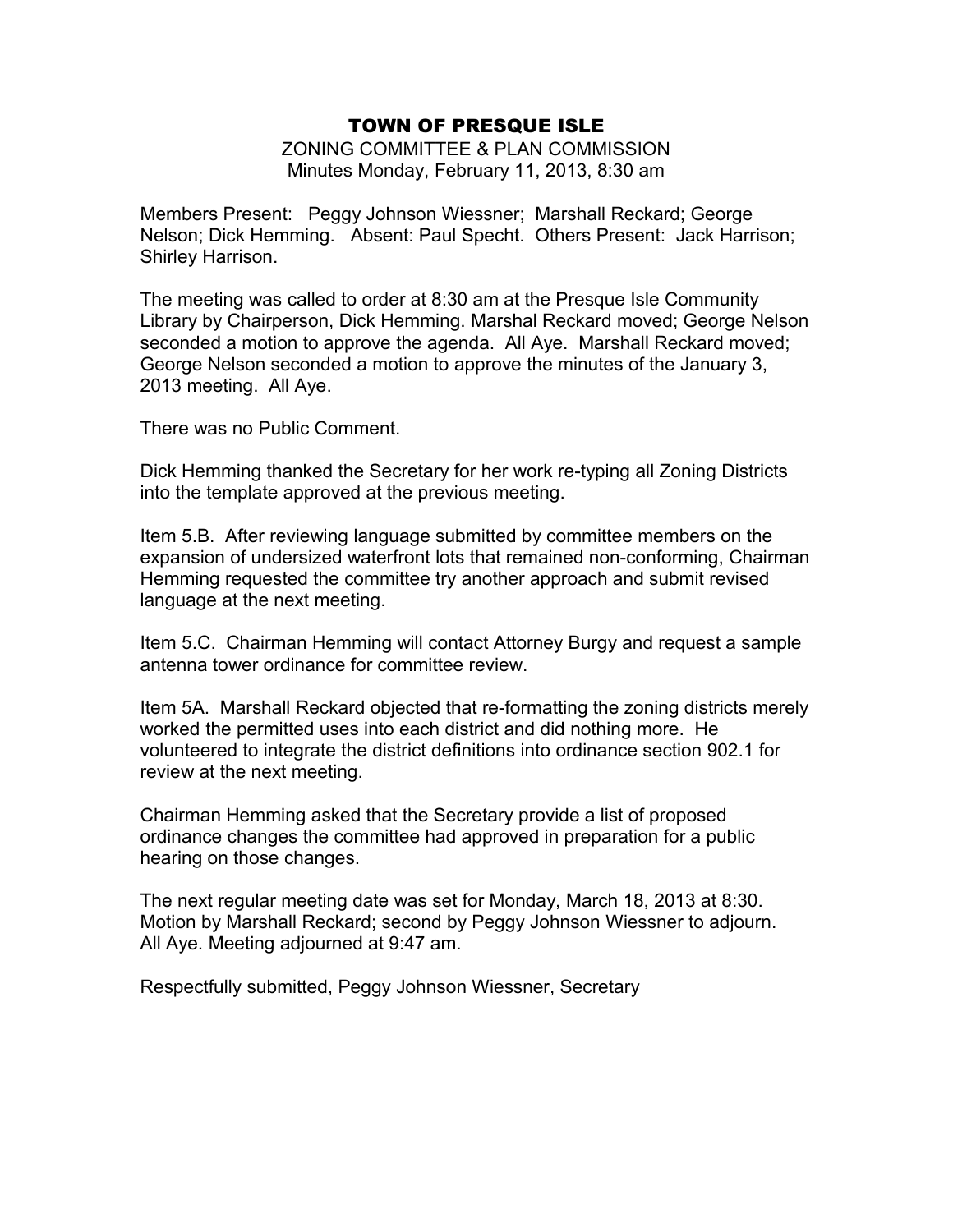ZONING COMMITTEE & PLAN COMMISSION Minutes Monday, March 18, 2013, 8:30 am

Members Present: Peggy Johnson Wiessner; Marshall Reckard; George Nelson; Dick Hemming; Paul Specht. Others Present: None.

The meeting was called to order at 8:30 am at the Presque Isle Community Library by Chairperson, Dick Hemming. Marshal Reckard moved; George Nelson seconded a motion to approve the agenda. All Aye. George Nelson moved; Marshall Reckard seconded a motion to approve the minutes of the February 11, 2013 meeting. All Aye.

There was no Public Comment.

Item 5.A. While reviewing the re-formatting work on the Ordinance, the Committee noted several sections that needed substantive change. Those sections included adding provisions for guesthouses on off-water lots and provisions dealing with commercial lots, on and off water. Mr. Hemming will ask Town Board approval to deal with these issues which go beyond the Committee's charge to simply re-format the Ordinance.

Item 5.B. This issue will be added to next month's agenda for final action.

Item 5.C. Discussion on the antenna ordinance was tabled pending receipt of information from Attorney Burgy.

Discussion on reformatting Sec. 902.7.2. Dick Hemming & Marshall Reckard will review.

In view of several conflicts in meeting time, the Committee decided to set the regular meeting time to the second Monday of every month. No April meeting was set. The next meeting was scheduled for Thursday May 16, 2013 at 8:30. Motion by Marshall Reckard; second by George Nelson to adjourn. All Aye. Meeting adjourned at 9:58 am.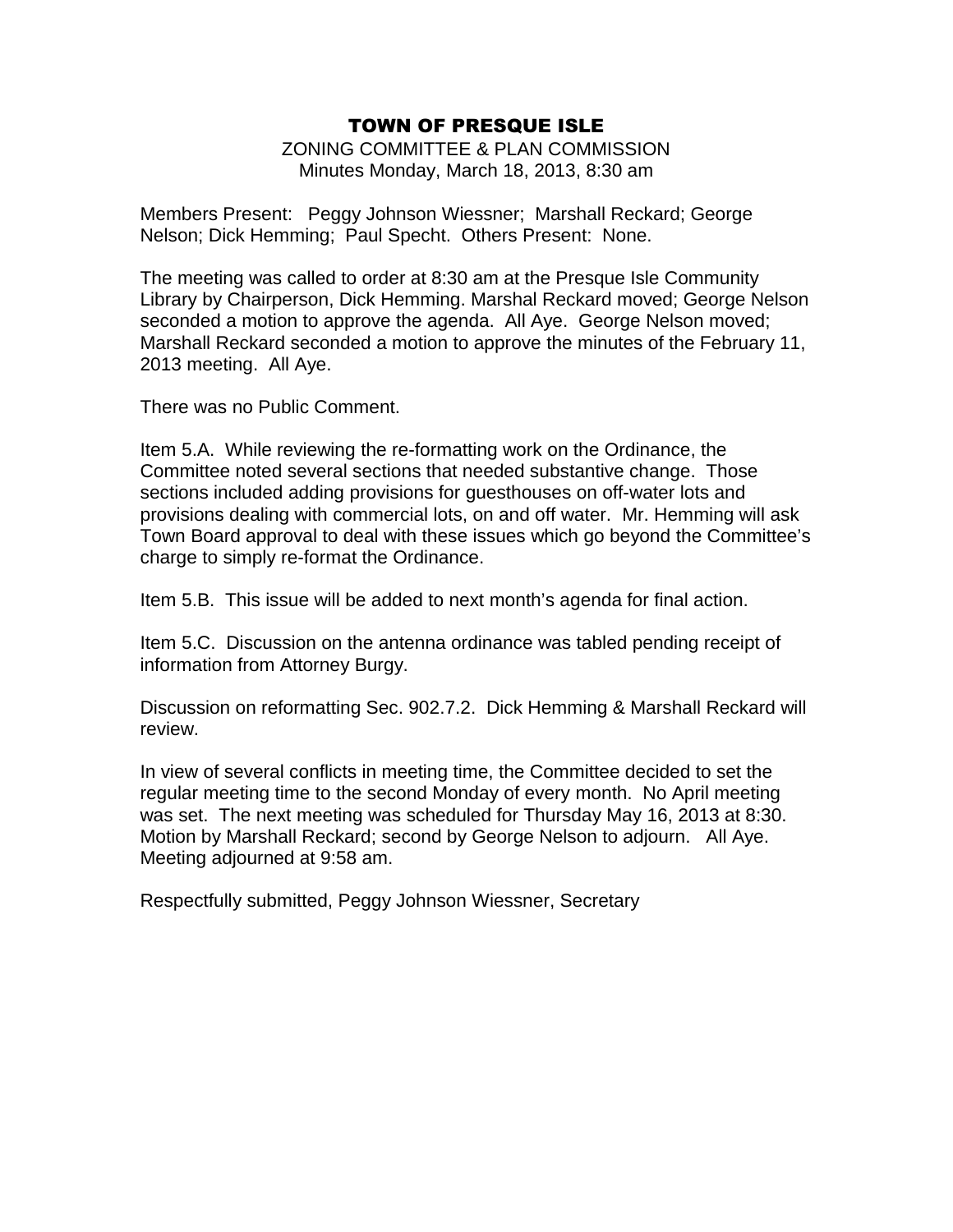ZONING COMMITTEE & PLAN COMMISSION Minutes Friday, May 17, 2013, 8:30 am

Members Present: Peggy Johnson Wiessner; Marshall Reckard; George Nelson; Dick Hemming; Paul Specht. Others Present: Jack Harrison.

The meeting was called to order at 8:30 am at the Presque Isle Community Library by Chairperson, Dick Hemming. Marshal Reckard moved; Paul Specht seconded a motion to approve the agenda. All Aye. George Nelson moved; Paul Specht seconded a motion to approve the minutes of the March 18, 2013 meeting. All Aye.

There was no Public Comment.

Marshall Reckard alerted the Committee to an issue involving private roads and building setbacks which Gene Somers brought up in conjunction with the West Van Vliet Road abandonment. Committee is to review Chapter 906 and discuss at its next meeting.

Item 5.B. Marshall Reckard moved; George Nelson seconded a motion to approve the following language be added to the Ordinance:

"A lawfully existing lot which does not meet current minimum frontage and acreage requirements may be joined with an adjacent lawfully existing lot. The newly created lot will be deemed a lawful lot even if it does not meet current acreage and/or frontage requirements.

A lawfully existing lot which does not meet current minimum frontage and acreage requirements may be divided and the resulting parcels may be joined with adjacent lawfully existing lots. The newly created lots shall be deemed lawful lots even if they do not meet current frontage and acreage requirements, provided that no smaller parcel remains.

In order to qualify as a lawful lot(s) a lot or lots created under this subsection must be supported by a recorded document which sets forth the history of its exempt status." All Aye This new section will need a public hearing and will be brought up again in October if not scheduled for public hearing sooner.

Item 5.A. Reviewed Paul Specht & Marshal Reckard's work on formatting. Paul will e-mail a final section 902 with changes & the Committee will review together at the June meeting for formatting purposes only and to note those areas which will require substantive work.

Item 5.C. Discussed the model tower & antenna ordinance from Varnum Law Office, sections of which may not be applicable to Presque Isle. Committee members will review this ordinance in conjunction with the Vilas County Tower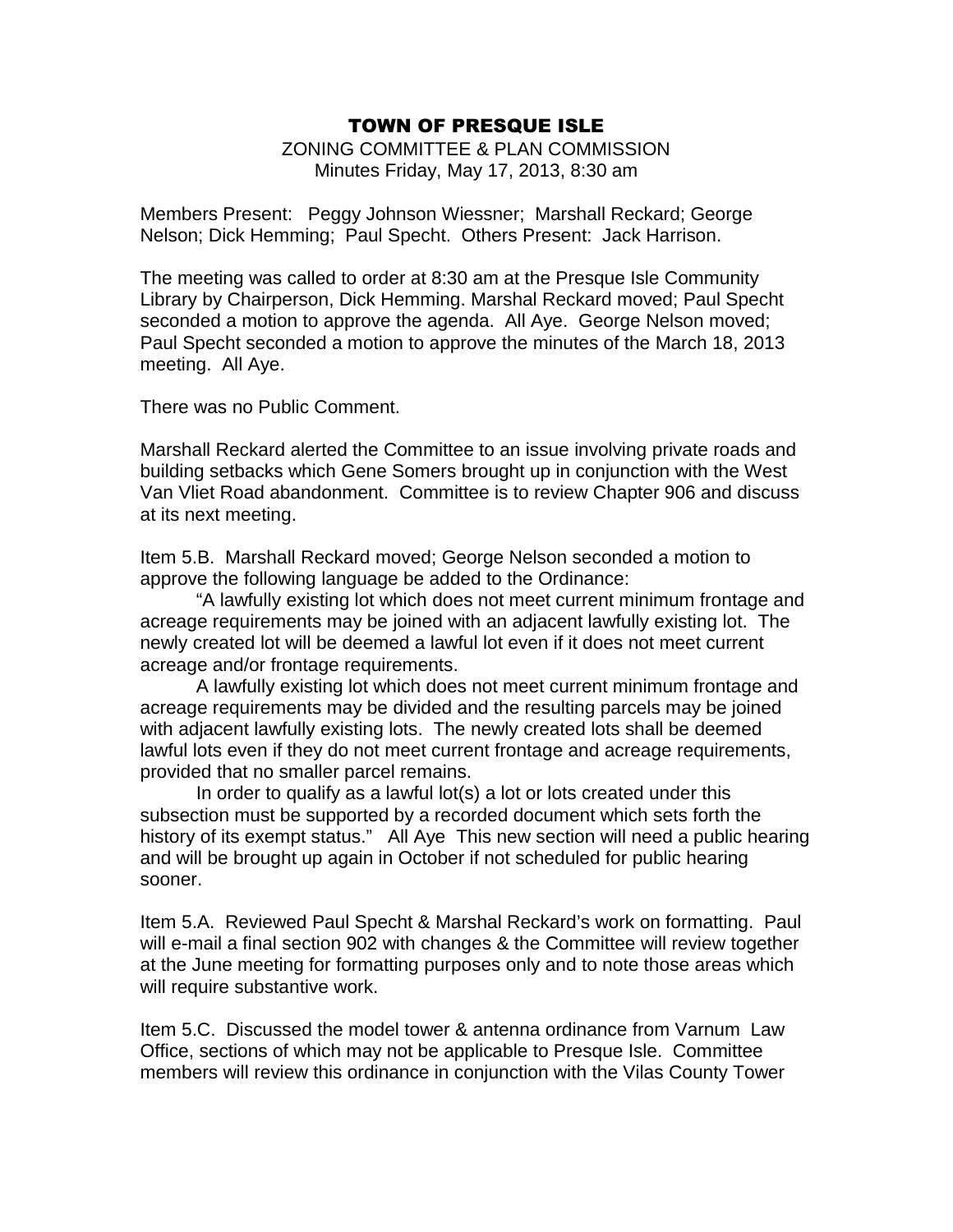Ordinance and bring their views on what might work for Presque Isle to the next meeting.

Item 6.A. Marshall Reckard will work on drafting language for off-water guesthouses and re-formatting the guesthouse section of 902. The conflict over whether guesthouses may be rented in commercial districts will have to be addressed.

Also mentioned was an inquiry whether the P.I. ordinance prohibits more than one driveway access, per lot, off a public road. Vilas County has no such prohibition in its ordinance and neither does Presque Isle.

Regular meeting schedule will be changed to the second Monday of each month. Next meeting set for June 10, 2013 at 8:30am.

Motion by Marshall Reckard; second by Paul Specht to adjourn. All Aye. Meeting adjourned at 9:40 am.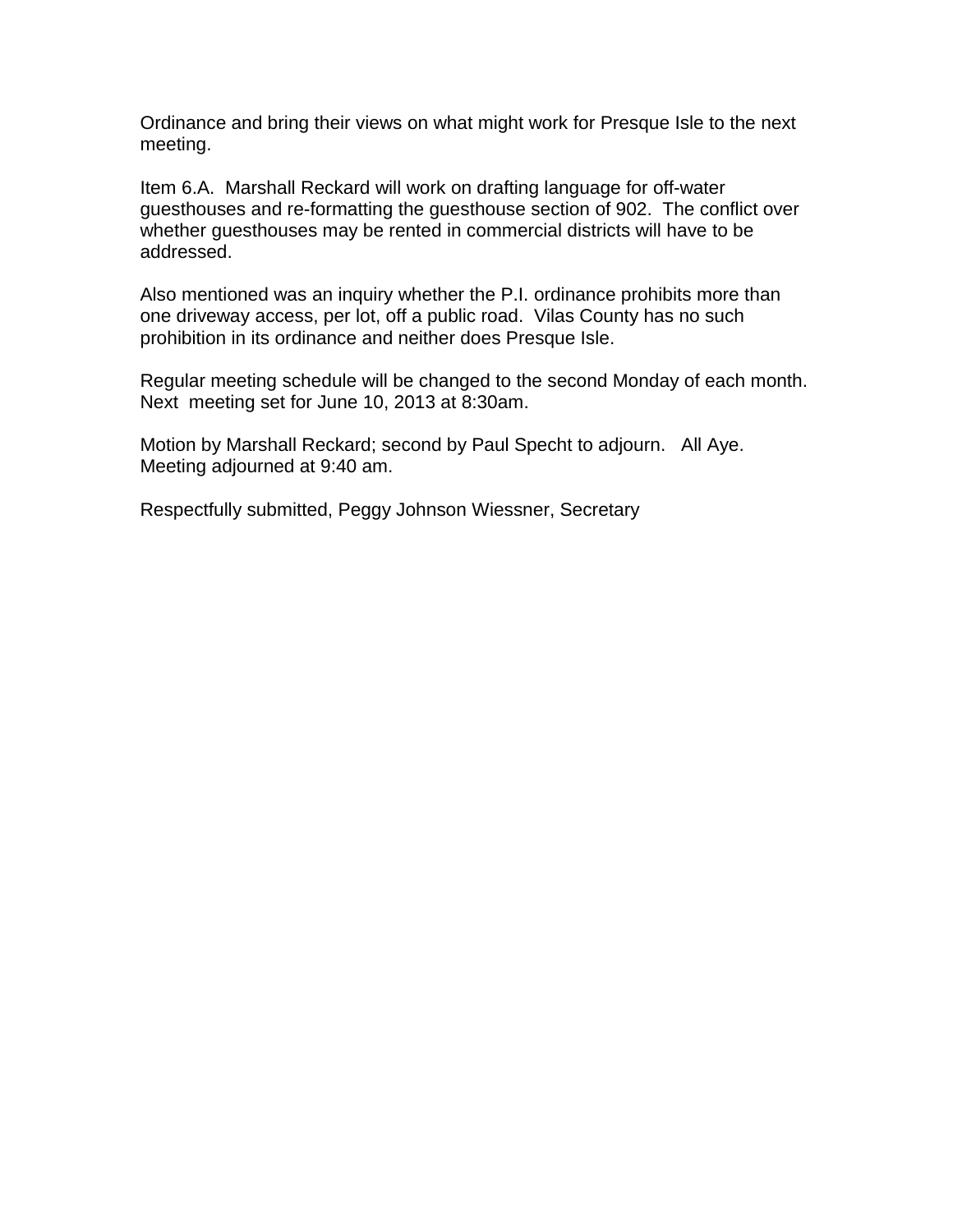ZONING COMMITTEE & PLAN COMMISSION Minutes Monday, June 10, 2013, 8:30 am

Members Present: Peggy Johnson Wiessner; Marshall Reckard; George Nelson; Dick Hemming; Paul Specht. Others Present: Jack Harrison; Forrest Jukich

The meeting was called to order at 8:30 am at the Presque Isle Community Library by Chairperson, Dick Hemming. Marshal Reckard moved; Paul Specht seconded a motion to approve the agenda. All Aye. Marshal Reckard moved; Paul Specht seconded a motion to amend the minutes of the May 17, 2013 meeting as follows: strike the second sentence of the first paragraph under Item 5.B and add "/or" to the first and second sentances of the second paragraph. All Aye. Marshal Reckard moved; Paul Specht seconded a motion to approve the amended minutes of the May 17, 2013 meeting. All Aye.

There was no Public Comment.

All agenda items other than Item 5.A. were tabled. The Committee believed it necessary to read the newly formatted Section 902 (draft dated 5/17/2013) out loud in conjunction with the present ordinance language to make certain nothing was omitted. It therefore began the process and made the following changes in the draft dated 5/17/13.

Page 5 - Remove second sentence under "General Business (A) Purpose."

Page 9 - Sec. 902.2 second to last sentence change "is" to "are"

Page 9 – Sec. 902.3 change "this" to "these."

Page 10 – Sec. 902.4.5 Replace the crossed out language relating to Residential District 5 with "All lots created after March 25, 2001" and omit "such lots" in the fourth line from the bottom. Change the red sentence regarding guesthouses to blue.

Page 12 – Sec. 902.6 Add the following "(5) Commercial off water 30%".

Jack Harrison updated the Committee on the status of the zoning issue with the American Legion which was denied and "after-the-fact" permit to clear trees in the shoreland zoning area. Vilas County will require mitigation to replace trees no later than one year from its permit denial.

Next meeting set for July 8, 2013 at 8:30am.

Motion by Peggy Johnson Wiessner, second by Paul Specht to adjourn. All Aye. Meeting adjourned at 10:00 am.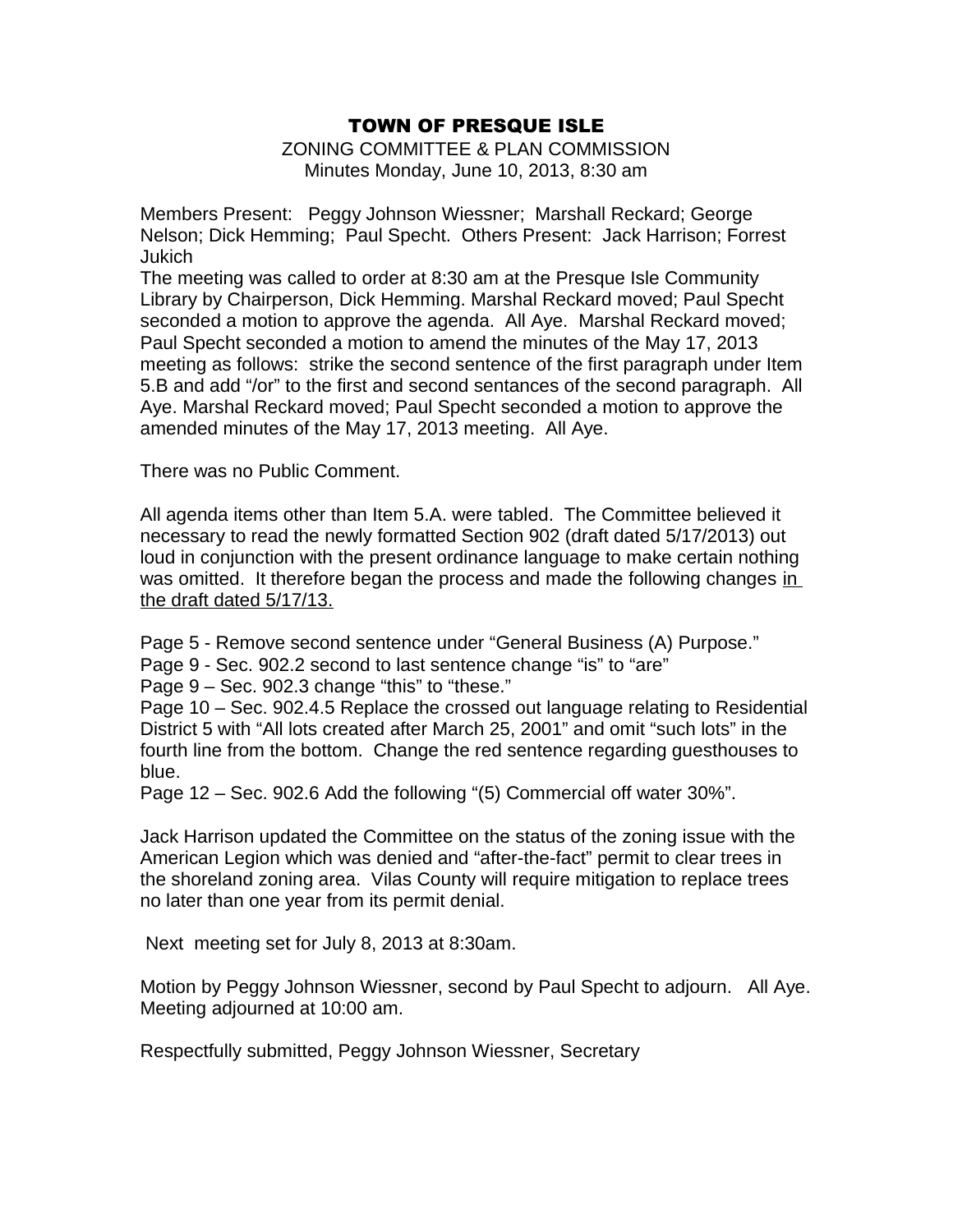ZONING COMMITTEE & PLAN COMMISSION Minutes Monday, July 8, 2013, 8:30 am

Members Present: Peggy Johnson Wiessner; Marshall Reckard; Dick Hemming; Paul Specht. Others Present: Forrest Jukich; Chuck Templin; Jim Nelson

The meeting was called to order at 8:30 am at the Presque Isle Community Library by Chairperson, Dick Hemming who announced that George Nelson had resigned from the Committee.

Paul Specht moved; Dick Hemming seconded a motion to approve the agenda. All Aye. Paul Specht moved; Dick Hemming seconded a motion to approve the minutes of the June 10, 2013 meeting. All Aye

There was no Public Comment.

Zoning Administrator presented June report. Activity slower than last year.

Committee considered the request of Chuck Templin and Jim Nelson to vacate a 20 foot wide strip of land in Baskin's Subdivision that had been reserved, but never used, for a town road. The reserved strip of land parallel's County "P" and does not provide access to any parcel. Peggy Johnson Wiessner recused herself from discussion of this issue because of a possible conflict of interest with legal work done for the petitioners. Marshall Reckard moved, Paul Specht seconded a motion to recommend that the Town Board approve vacating the reserved strip of land. Hemming, Reckard & Specht aye; Johnson Wiessner abstain.

Peggy Johnson Wiessner questioned whether Sec. 902.7.4.2 would restrict an addition beyond the 75 foot setback when a non-conforming structure had a onetime expansion with a 50% limitation. Zoning Administrator Forrest Jukich and the Committee stated that expansion beyond the 75 foot setback was unlimited, the same position taken by Vilas County.

The Committee continued with the process of reading the newly formatted Section 902 (draft dated 5/17/2013) out loud in conjunction with the present ordinance language and made the following changes in the draft dated 5/17/13.

Page 9 – Sec. 902.4.3 cross out "Except in Residential District 5" in line 5 & line 8

Page 12 - Sec. 902.5 change "last" in line 3 to "least". Add the following to line 9 after "living space" "shall be permitted on lots with at least 400 feet of frontage". Page 12 – Sec. 902.6 add "on water" to subsection (3) and (4).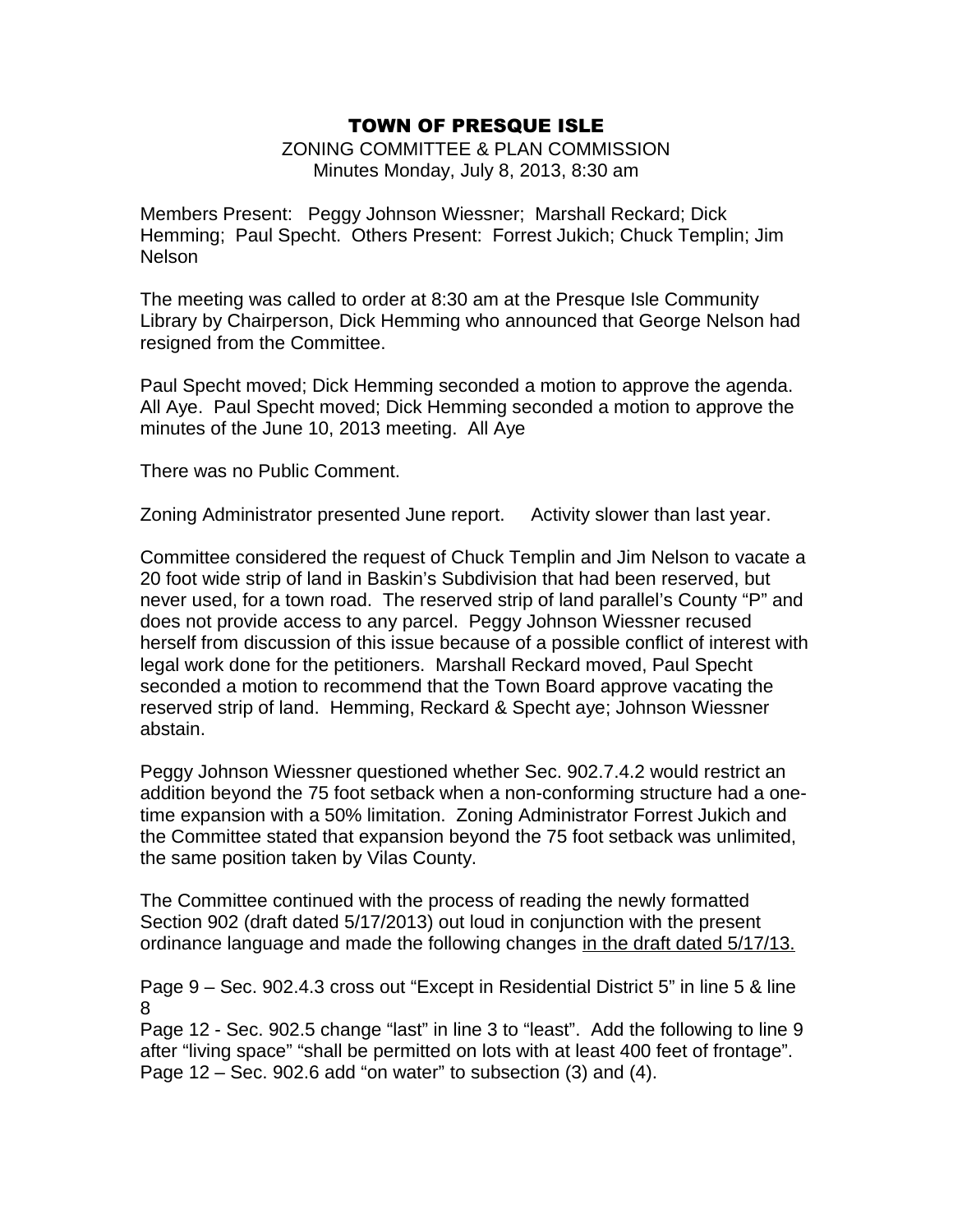Page 12 – Sec. 902.8 Add "S" to "Restriction" in the title and add the words "ordinary high water mark prior to "OHWM" in each section where "OHWM" appears.

Page 13 – Sec. 902.8.2 Add "s" to "cottage" in first line and change "plot" to "lot" in last line.

Page 13 – Sec. 902.8.3 Add a comma after road in line 2

Page 13 - Sec. 902.9.1 Remove last sentence and add "disapproval" to end of previous line.

Page 14 – Sec. 902.9.4 change last number in section from "902.8" to "902.9"

Page 15 – Sec. 902.10.1.3 change "is" to "are"

Page 15 – Sec. 902.10.2.2 add "Vilas County Shoreland Zoning Ordinance" prior to "VCSZO".

Page 16 – Sec. 902.10.2.3 change "902.6.6" to "902.8.4"

Page 16 – Change last section under Sec. 902.10 to "902.10.3" and move to left.

Next meeting set for Aug. 12, 2013 at 8:30am.

Motion by Marshall Reckard, second by Paul Specht to adjourn. All Aye. Meeting adjourned at 10:08 am.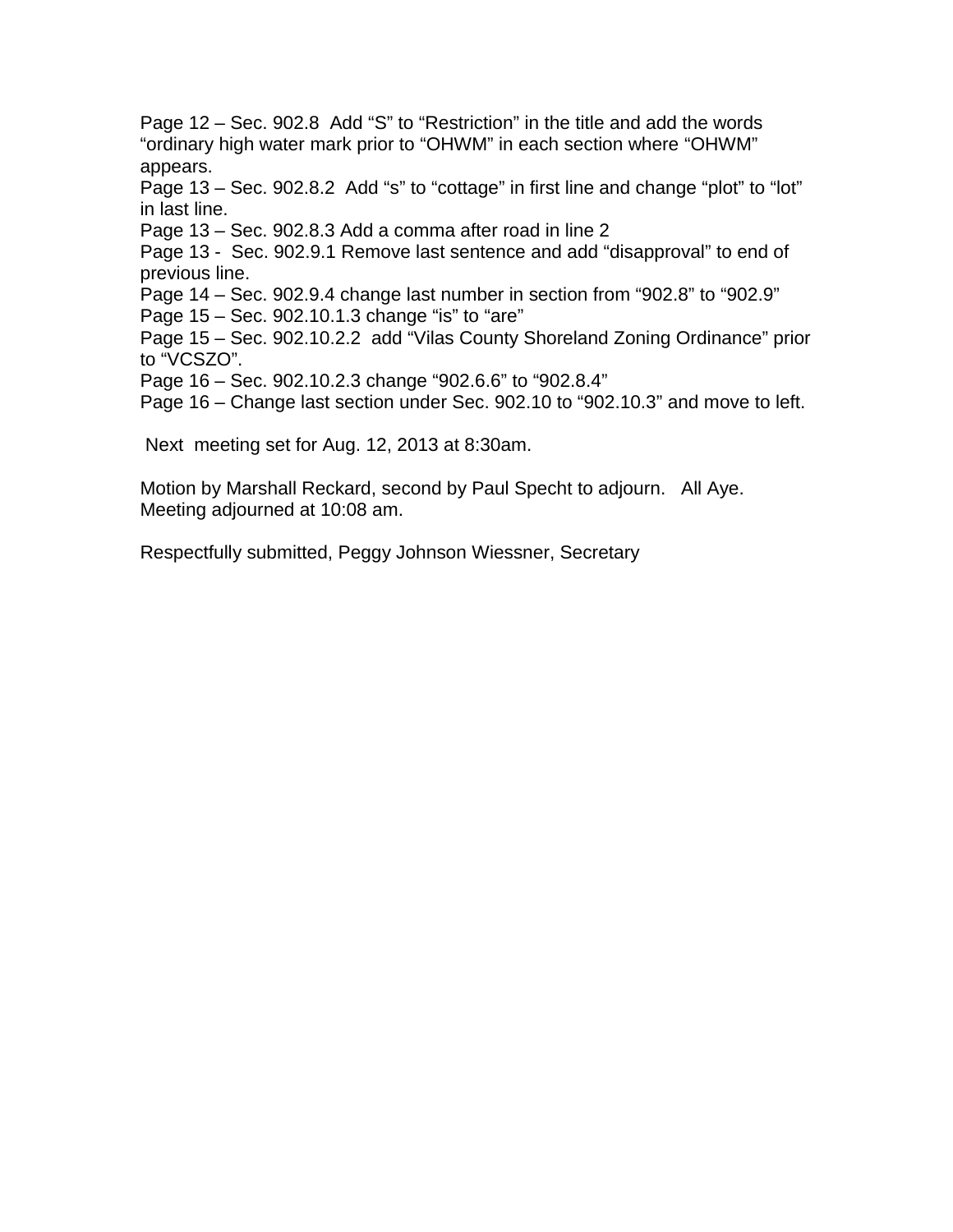ZONING COMMITTEE & PLAN COMMISSION Minutes Monday, Aug. 12, 2013, 8:30 am

Members Present: Peggy Johnson Wiessner; Marshall Reckard; Dick Hemming; Paul Specht. Others Present: Forrest Jukich; Jack Harrison; Jim **Truettner** 

The meeting was called to order at 8:30 am at the Presque Isle Community Library by Chairperson, Dick Hemming. Marshall Reckard moved; Paul Specht seconded a motion to approve the agenda. All Aye. Marshall Reckard moved; Paul Specht seconded a motion to approve the minutes of the July 8, 2013 meeting. All Aye

There was no Public Comment.

Old Business – Item A. The Town Clerk is re-typing the newly formatted Sec. 902 of the Zoning Ordinance. Committee members will receive & review the final document prior to the September meeting for final action in September.

Old Business – Item B. Tower & Antenna Ordinance. Marshall Reckard alerted the Committee to recent State legislation severely limiting local control of such structures. Vilas County is in process of revising the county ordinance. We will wait until that ordinance is finalized before taking any action at the municipal level.

Old Business – Item C. Guesthouse Ordinance. Sec. 902.5.2 of the ordinance needs clarification for guesthouses on off-water parcels. Committee will review this section for discussion in September.

Old Business – Item D. Setbacks from Public & Private Roads. Committee received a letter from Gene Somers suggesting a change in setback rules from public & private roads using the "edge" of the road rather than the middle of the road as the measuring point. Marshall & Paul will review this issue for discussion in September & action in October. Jack Harrison was concerned that this change would necessitate re-surveying many easement roads.

New Business – Wildcat 2 lot subdivision. Forrest presented the committee with a preliminary 2 lot subdivision for property belonging to the Shirley L. Crawford Trust. The lots met all of the ordinance requirements. On motion by Peggy Johnson Wiessner, second by Marshall Reckard to recommend approval of the preliminary plat; all aye.

Zoning Administrator presented his July report.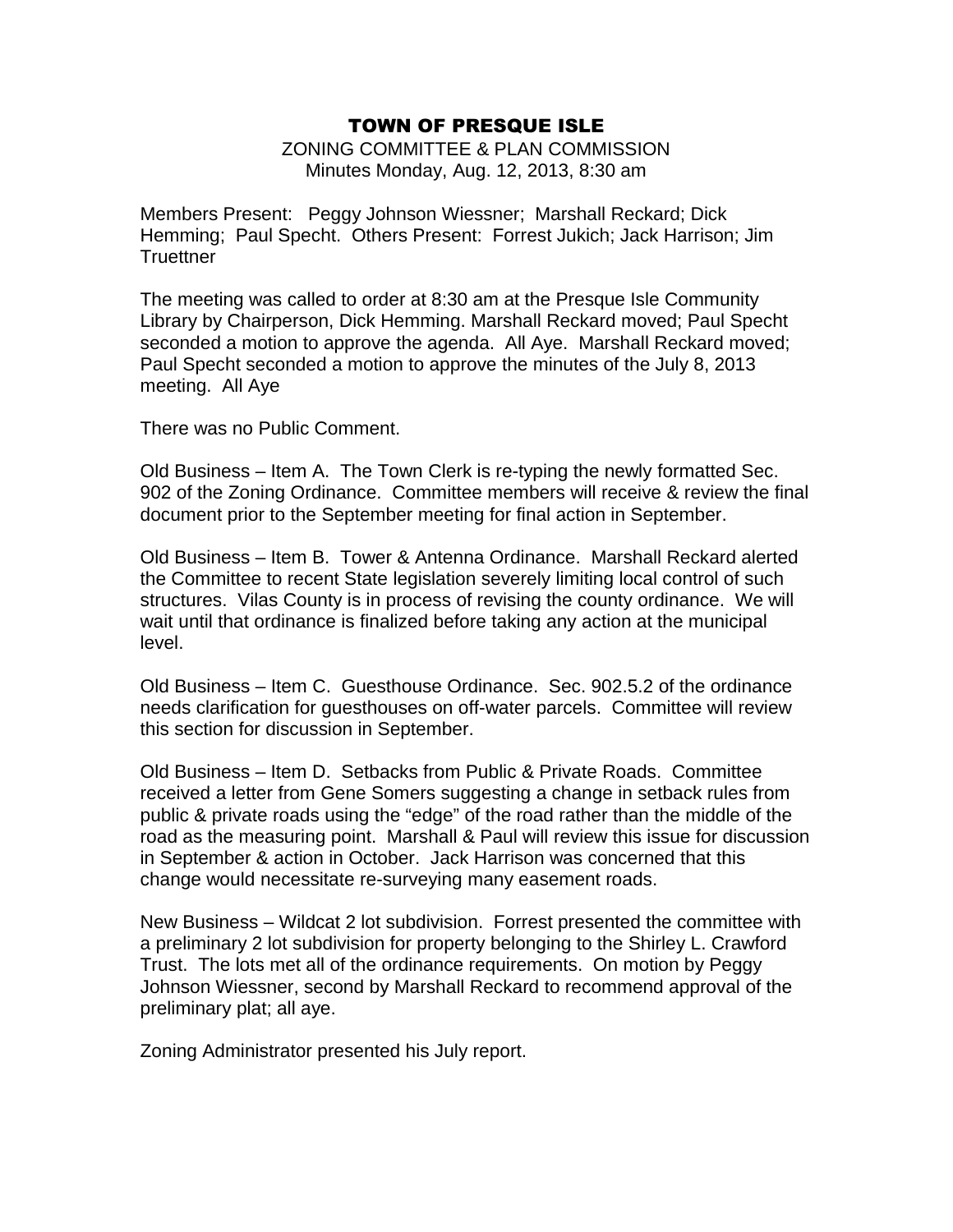Next meeting set for Sept. 9, 2013 at 8:30am. Motion by Peggy Johnson Wiessner, second by Dick Hemming to adjourn. All Aye. Meeting adjourned at 9:50 am.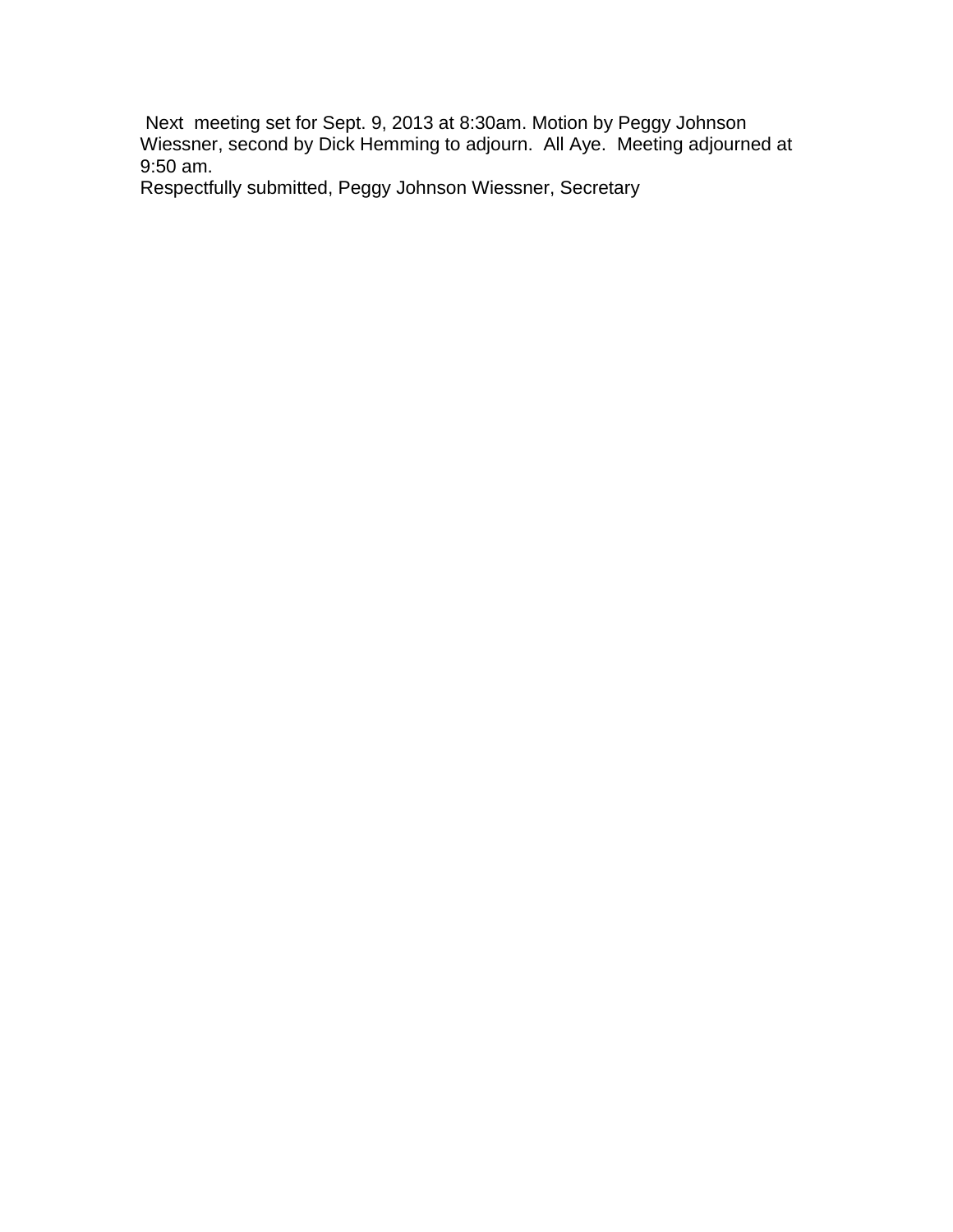ZONING COMMITTEE & PLAN COMMISSION Minutes Monday, Sept. 16, 2013, 8:30 am

Members Present: Peggy Johnson Wiessner; Marshall Reckard; Dick Hemming; Paul Specht; Al Drum. Others Present: Forrest Jukich; Dave Konopacky; Warren Johnson; Barb Peck.

The meeting was called to order at 8:30 am at the Presque Isle Community Library by Chairperson, Dick Hemming. Marshall Reckard moved; Paul Specht seconded a motion to approve the agenda. All Aye. Marshall Reckard moved; Paul Specht seconded a motion to approve the minutes of the Aug. 12, 2013 meeting. All Aye

Item 6A – 3 lot subdivision of the Clarence Johnson property on Presque Isle Lake. Forrest Jukich presented the Dave Konopacky survey which met all criteria of the Presque Isle Zoning Ordinance. On motion by Marshall Reckard; second by Paul Specht, the Committee unanimously approved recommendation to the Town Board for acceptance of this final subdivision plat.

Public Comment – Barb Peck alerted the Committee to issues involving the Robert Weber property, tax parcel 22-721, which is divided by East Van Vliet Road and has frontage on Van Vliet Lake. The parcel has a non-conforming cottage approximately 31.5 feet from the OHWM of Van Vliet Lake and 51 feet from the center of East Van Vliet Rd. Presque Isle Ordinances would prohibit any expansion of this structure because it is closer than 50 feet to the water and closer than 63 feet from the center of East Van Vliet Road. There are potentially 7 other parcels facing this dilemma. The tax assessment has been reduced by over \$100,000 and the owner is in financial distress. Dick Hemming agreed to address the town board on this situation. Al Drum cautioned that these sizerestricted lots may also face septic problems.

Item 6B – NLES LED Sign - Marshall Reckard addressed the North Lakeland School's request for the addition of an LED scrolling portion of the sign in front of the school. The sign is an "on-premise" sign within Presque Isle and is governed by Zoning Ordinance 905.6.2, prohibiting lighted, flashing signs within the township. Section 203 of Presque Isle's Municipal Ordinance governs off premise signs and was used to permit governmental & non-profit LED signs. Marshall Reckard moved; Paul Specht seconded a motion to recommend that the town board reject the NLES request and refer the school to the Board of Adjustment. All Aye. Marshall Reckard then moved, with a Paul Specht second, that the Committee ask the Town Board to consider combining the two sign provision into one, unified provision. Presently an "on-premise" non-conforming sign request would have to go before the Board of Adjustment, while an exception to a non-conforming "off-premise" sign could be made by the Town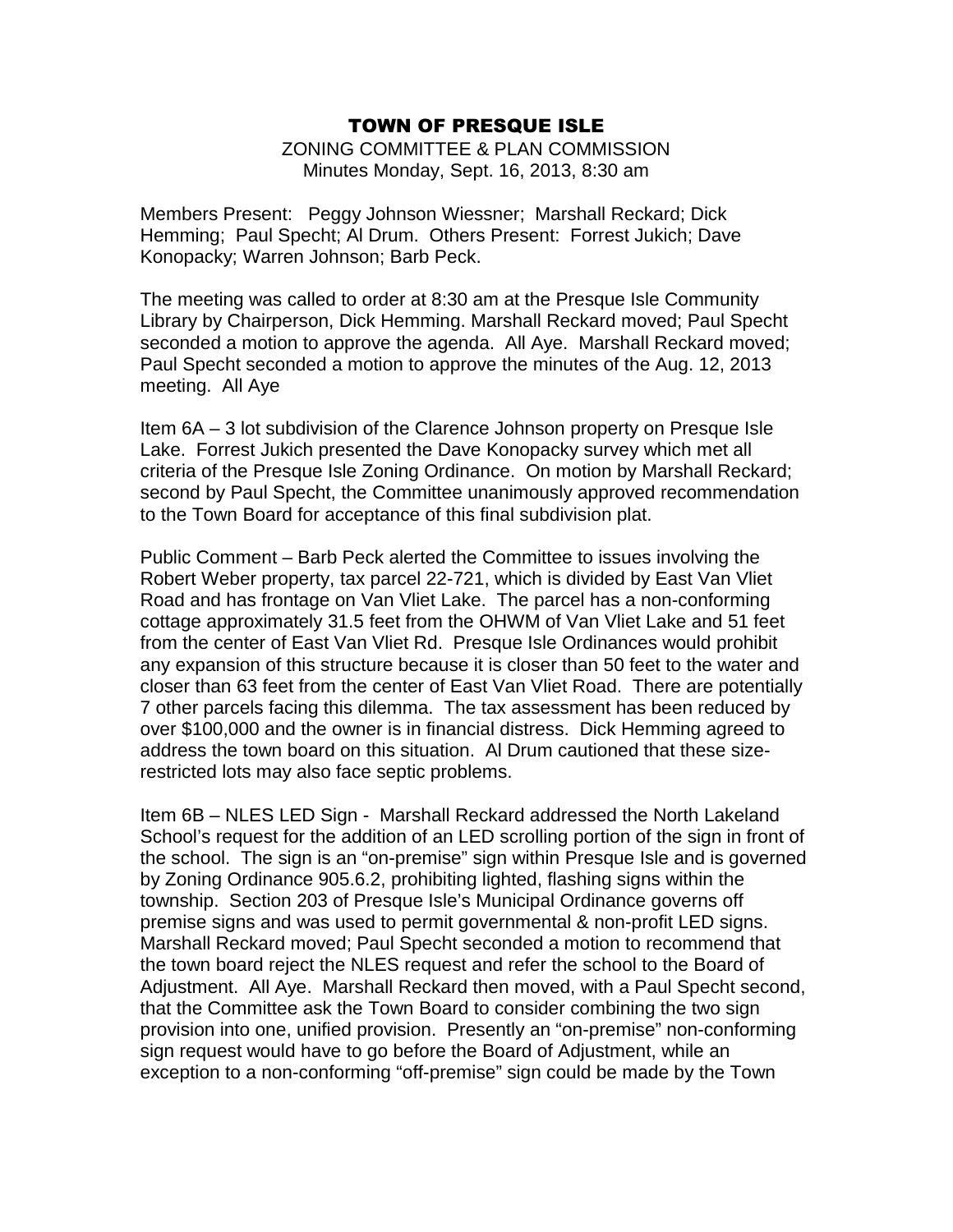Board. Dick Hemming will address the town board on this issue at the town board's next meeting.

Item 5.A. Sec. 902 Re-Formatted – The Committee reviewed the 11 questions the clerk had regarding the re-formatting of Section 902.

- 1. add the words "that are consistent with contributing to agricultural use."
- 2. O.K.
- 3. leave as is
- 4. leave as is
- 5. Sec. 902.4
- 6. Yes should be deleted
- 7. Yes "lot"
- 8. Yes "from"
- 9. Sec. 902.10
- 10. Sec. 902.5
- 11. Sec. 902.8.4

The clerk will also add the Table of Contents prepared by Paul Specht. The "footers" at the bottom of each page should read "Reformatting adopted

\_\_\_\_\_\_\_." Do not use the word "Revisions."

Marshall Reckard also alerted the Committee to a Floodplain Ordinance currently being drafted by Vilas County.

Zoning Administrator presented his August report.

Next meeting set for Oct. 21, 2013 at 8:30am.

Motion by Marshall Reckard, second by Paul Specht to adjourn. All Aye. Meeting adjourned at 10:15 am.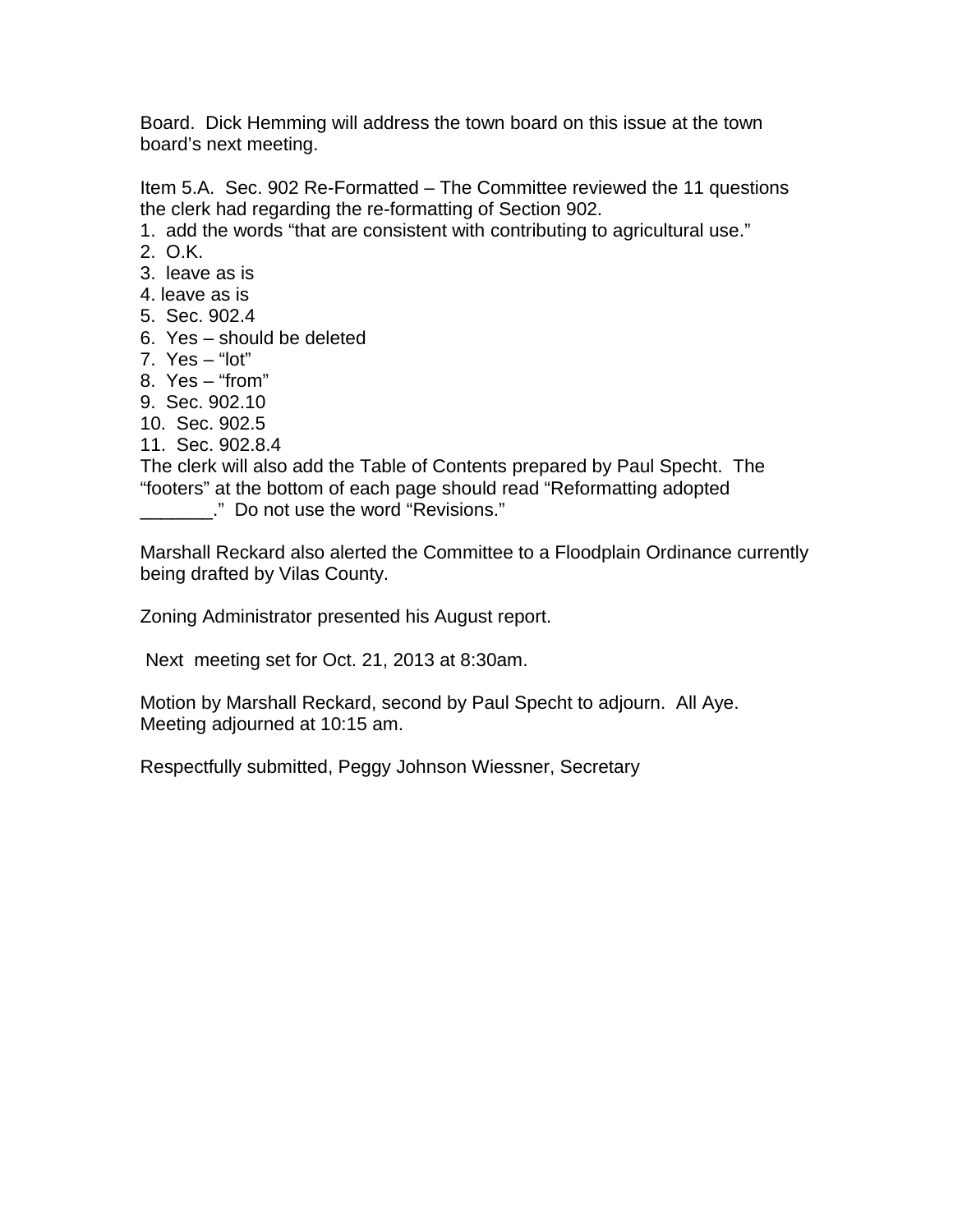ZONING COMMITTEE & PLAN COMMISSION Minutes Monday, Oct. 21, 2013, 8:30 am

Members Present: Peggy Johnson Wiessner; Marshall Reckard; Dick Hemming; Paul Specht; Al Drum. Others Present: Forrest Jukich.

The meeting was called to order at 8:30 am at the Presque Isle Community Library by Chairperson, Dick Hemming. Marshall Reckard moved; Al Drum seconded a motion to approve the agenda. All Aye. Paul Specht moved; Marshall Reckard seconded a motion to approve the minutes of the Sept. 16, 2013 meeting. All Aye

Item 5A – Sign Ordinance – The Town Board referred this issue to the Zoning Committee. Marshall Reckard was of the opinion that the Ordinance Committee would be more appropriate home for a sign ordinance because no public hearing or county approval would be required for changes. In discussion Peggy Johnson Wiessner & Paul Specht seemed to agree. Marshall Reckard moved, Paul Specht seconded a motion to refer this issue again to the Town Board with the Committee's opinion that the sign ordinance would be better placed in the Municipal Ordinances rather than Zoning. All Aye. Dick Hemming will bring this before the Town Board at its next meeting.

Item5B – Guesthouse Ordinance – Height Restrictions – Marshall Reckard noted that Sec. 902.5 of the Presque Isle Ordinance limits guesthouses to 15 feet while the Vilas County Ordinance permits 25 feet of height. Garages in Presque Isle may also be 25 feet high. Marshall moved and Paul Specht seconded a motion to amend Sec. 902.5 to permit 25 feet of height for guesthouses. After discussion a vote resulted in all aye. This change will be placed on the list for a public hearing, probably early in Feb. 2014.

Item 5C – Setbacks from Town Roads – East Van Vliet situation. The initial question was whether this Committee should address the problem of 8 small lots lying between Van Vliet lake and East Van Vliet Road. The size of these lots restricts any expansion because of the setbacks from the water and the town road. Discussion centered around whether this was an individual problem for each owner or whether it should be considered a town problem because of the placement of the road, i.e. whether this was an issue for the Committee or not. Motion by Paul Specht, second by Marshall Reckard that the situation posed by lots numbered 22-782 to 22-720 was sufficiently a town issue to warrant Committee consideration. Motion passed 3-2 with Marshall Reckard and Peggy Johnson Wiessner casting nay votes. Dick Hemming asked that each member of the Committee consider the problem and come to the next meeting with a proposed solution or an argument as to why a municipal solution should not be permitted.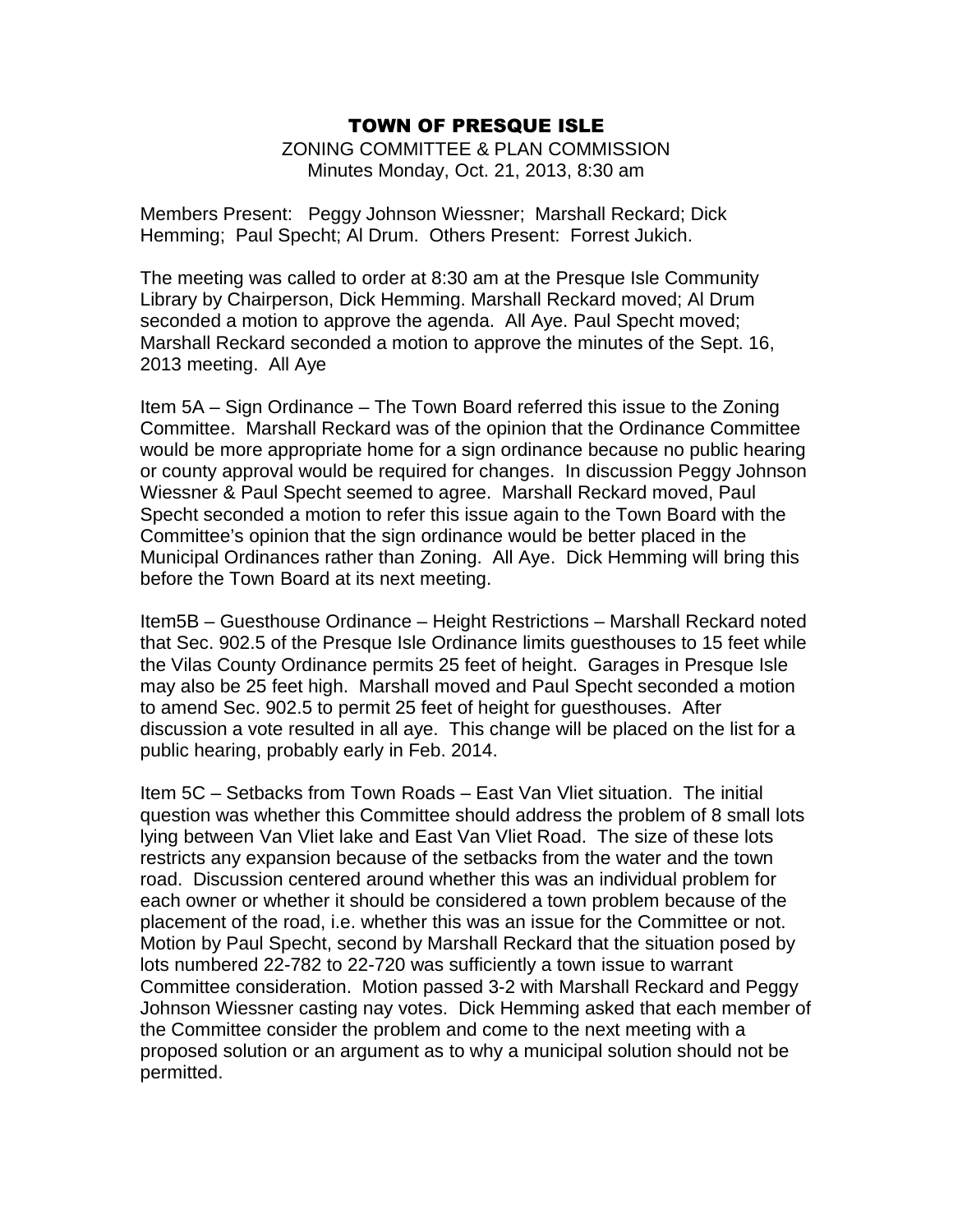Item 5D – Tree clearing near roads - The conflict between Sec. 902.13.3 and 902.8.3 was noted. Presque Isle Ordinances allow a home to be built 63 feet from the center of a town road but restricts tree cutting to 100 feet from a public road. Al Drum will work on amending Sec. 902.13.3 and bring suggested language to the next Committee meeting.

Item 6A - #2012 AP 2058 – Decision by a Wisconsin Court of Appeals restricting shoreland zoning to the jurisdiction of the counties is on appeal to the Wisconsin Supreme Court. Decision would not affect Presque Isle because its ordinance pre-dated Vilas County's ordinance. Committee will monitor any action by the Supreme Court.

Item 6B – Parcel 22-407-04 – Dick Hemming received an inquiry from the Town Treasurer regarding the proper venue for transient rental complaints. Peggy Johnson Wiessner moved, Paul Specht seconded a motion to refer such complaints to the Zoning Administrator after the Treasurer first determined whether room tax was being paid. Motion passed 4 – 1 with Marshall Reckard casting the nay vote.

Zoning Administrator presented his September report. Forrest asked for Committee guidance on two issues. One issue concerned Jason Dippen's question whether his parcel at 8103 East Bay Road could be rented weekly because it is a part of a former resort. Committee advised it could not be rented weekly and Forrest will transmit that message. The other issue involved whether John Dennison's property on Fireman's Point, Presque Isle Lake could be subdivided into two parcels. The Committee believed the parcel would not qualify because it lacked sufficient acreage for 2 parcels. However the issue could be brought before the Board of adjustment if the owner desired.

 Dick Hemming noted he had been asked about an easement drive off Kitten Lane becoming a town road. The owner, Carl Huiznga will be directed to the municipal ordinance specifying the requirements for town roads.

All Drum asked whether the Committee should be concerned with municipal restrictions placed on non-metallic mining. Presque Isle has no ordinances covering this issue.

Next meeting set for Nov. 11, 2013 at 8:30am.

Motion by Paul Specht second by Peggy Johnson Wiessner to adjourn. All Aye. Meeting adjourned at 10:05 am.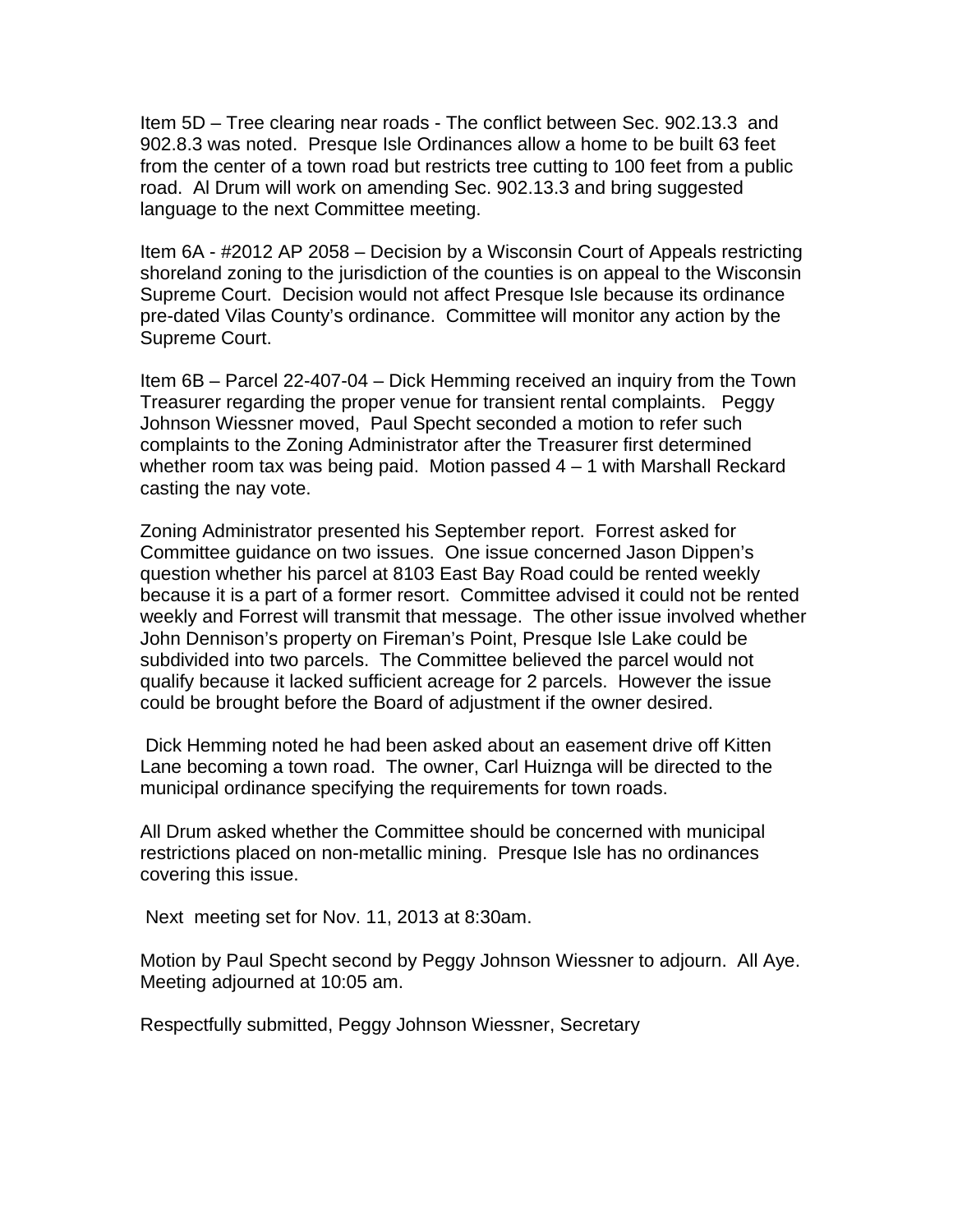ZONING COMMITTEE & PLAN COMMISSION Minutes Monday, Nov. 11, 2013, 8:30 am

Members Present: Peggy Johnson Wiessner; Dick Hemming; Paul Specht; Al Drum. Others Present: Forrest Jukich; Jack Harrison; Barb Peck. Absent: Marshall Reckard

The meeting was called to order at 8:30 am at the Presque Isle Community Library by Chairperson, Dick Hemming. Al Drum moved; Paul Specht seconded a motion to approve the agenda. All Aye. Al Drum moved; Paul Specht seconded a motion to approve the minutes of the Oct. 21, 2013 meeting. All Aye

Item 5A – Sign Ordinance – Dick Hemming informed the Committee that, after talking with Town Chairman Jack Harrison, this issue would be referred to the Ordinance Committee for further action.

Item5B – Setbacks from Town Roads –East Van Vliet Situation. Following up on the Committee's previous discussion of this issue, Chairman Hemming asked for the Committee's position on whether work on this issue was in the interest of the town. Paul Specht moved, Dick Hemming seconded a motion affirming it was in the interest of the town to craft a solution to situations where town setbacks prevent properties from expansion. Paul Specht, Dick Hemming & Peggy Johnson Wiessner Aye. Al Drum Nay. Al explained he wanted to see the Committee list the advantages & disadvantages of such action by the Committee before taking up this issue. Motion passed. Several approaches to solving this problem were then discussed. Paul Specht thought converting such roads to private roads might work. Maintenance of the road & loss of state revenues might then be problems. Dick Hemming thought the Committee might pass a resolution supporting the homeowner's position before the Board of Adjustment is such situations. However, since appeals from the BOA do not go to the Town Board but rather to Circuit Court, that not be an effective fix to the problem. Al Drum remained unconvinced aiding home owners in these situations was in the best interest of the town. Paul Specht questioned the reasons for saying this was not a town problem. Jack Harrison argued that it was in the town's best interest to keep these properties on the tax rolls and in good condition. Dick Hemming wanted to perhaps get more taxpayer input via some type of study session for homeowners so affected. Paggy Johnson Wiessner & Forrest Jukich noted there were other potential problem areas within the town that broadened the issue. Dick Hemming closed this discussion by noting that a solution would take time to craft, that there was enough interest to keep working on this and asked that the agenda for the next meeting contain more detail in hopes of getting more public input on this issue.